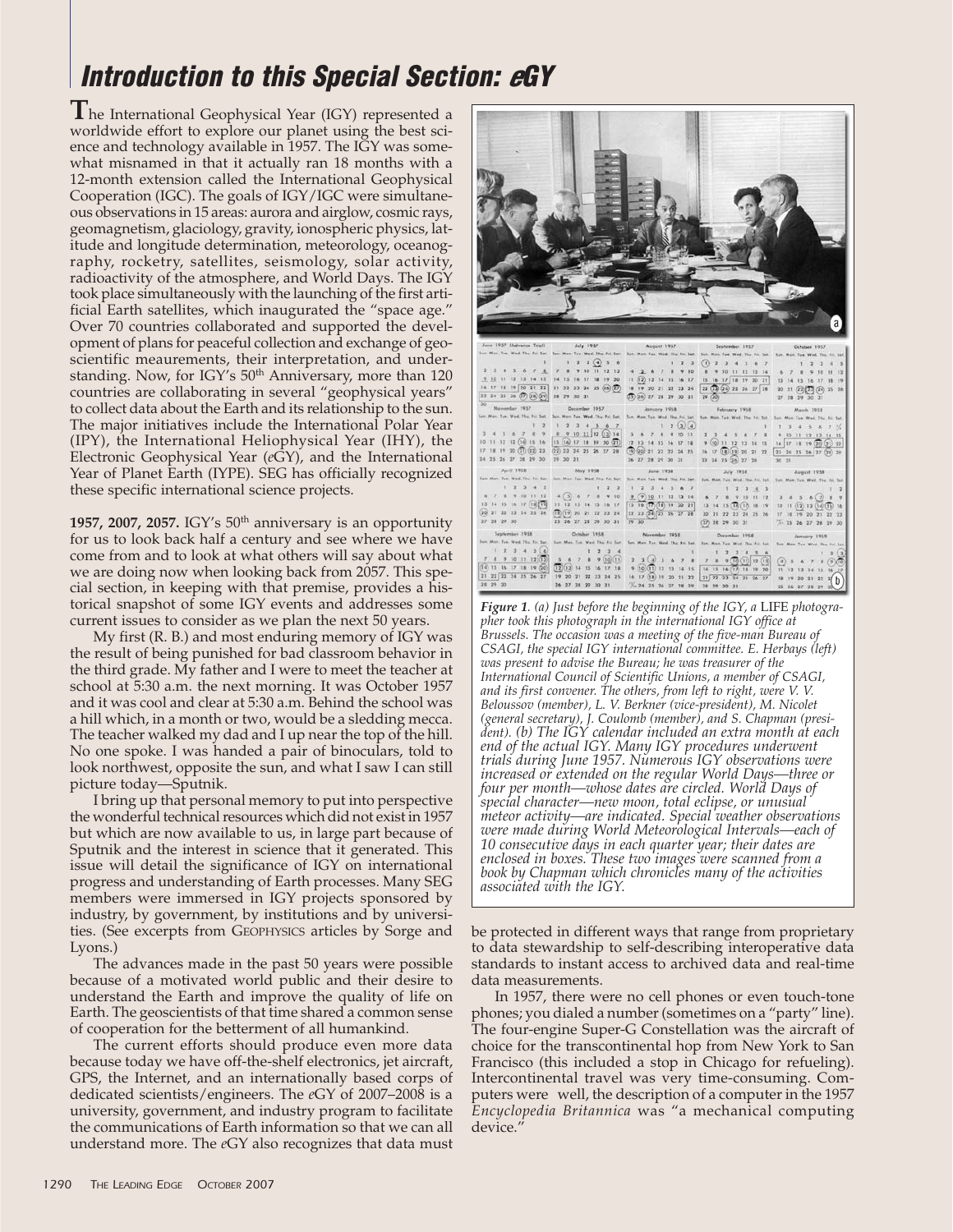SEG cooperation in the International Geophysical Year

At the suggestion of past president Paul Lyons and with the approval of the Executive Committee, the Public Relations Committee contacted the U.S. Chairman of the International Geophysical Year, Joseph Kaplan, and offered the assistance of the Society in carrying out a project of measuring the reflection time of reflections of the Mohorovicic layer on a world-wide basis. The U.S. International Geophysical Year Committee gladly accepted our offer, and since then communications have been carried on with members of the International Geophysical Year organization in regard to some of the details of the proposed project. There are a number of problems that need to be solved in connection with this project, and it is the recommendation of the Public Relations Committee that the Society appoint a special committee to vigorously prosecute this project so that all plans can be ready and associated problems solved at the beginning of the International Geophysical Year in July 1957. The Canadian Geophysical Society has offered to be the liaison between the Canadian Committee for the International Geophysical Year and the oil industry. They have received favorable response from Dr. Beals of the IGY, and details are being worked out. In addition to the above activities, a great number of requests for information have been received as a result of the mailing of the employment bulletins. The information requested has been furnished as much as possible, and we wish to acknowledge the valuable assistance that the SEG business office has rendered in this task. All of the above projects have been initiated and are being continued with the idea of creating an interest in geophysics among high school and college students and of spreading information about geophysics among those who are in a position to educate and influence science students. The Committee feels strongly that only through the successful dissemination of information about geophysics can our industry hope to alleviate the present shortage of qualified and technically trained personnel. Toward this end the Committee will continue its endeavor to achieve the desired results. It has been a privilege and a pleasure to serve the Society during this past year.

> —BART W. SORGE GEOPHYSICS, 1957

## Report of the IGY Committee

At the outset of the International Geophysical Year, it was determined that the IGY Committee of SEG would cooperate in every way within its means to assist in the furtherance of the investigations being carried on. The committee is now in its second term. Aside from cooperative efforts to record seismically underground nuclear explosions, previously reported, the committee has set as its primary task the assembly of a gravity map of the world. The committee has actively solicited regional Bouguer maps and pendulum observations, and a file has been accumulated which is being posted on maps to be contoured with a ten-milligal interval. The characteristics of gravity in areas of complete control are to be applied to extend dotted contours in areas of sparse control. Magnetic data are also used to determine the probable distribution of contours. The greatest problem, of course, lies in the apparent random distribution of ever present intrabasement anomalies. Especially helpful are the world-wide traverses established by George P. Woollard; it is planned to tie the entire world map to these accurate bases. The map so constructed will at best be only a preliminary map. If the data from the IGY observations are available in time, it is planned to publish these maps in the forthcoming anniversary issue of GEOPHYSICS. It is hoped that such a map will provide an insight into fundamental problems of crustal structure and that they will assist exploration geophysicists in the world-wide search for minerals.

—PAUL L. LYONS, CHAIRMAN GEOPHYSICS, 1958

**SEG and** *e***GY.** The focus of *e*GY is e-science in the 21st century. It has at its core the understanding that universal access to data is the great leveler for humanity. Thanks to SEG's support, the *e*GY theme/logo may be used by the Society and local geophysical sections to promote events and initiatives community.

SEG members can take advantage of *e*GY events and related news stories to make the public aware of the benefits and promise of the geosciences. They were summarized by the SEG Executive Committee in 2005 in the following proclamation: "SEG, noting the approach of the 50-year anniversary in 2007 of the International Geophysical Year (IGY), which was outstandingly successful in advancing our knowledge of the Earth and geospace through the provision of

comprehensive geoscientific observational data, noting the vast increase in observational data since the IGY, much of them available in near real-time, and the limitations on

progress posed by the ever-growing problems of data storage, maintenance and access, noting the unprecedented potential of modern information management methodologies, based on the Internet, to overcome these limitations through sharing of information, software, and hardware, and

Spies, now Science Manager, Sydney Catchment Authority, explains, "It was clear from my involvement with

Several years ago my wife, Betty, and I were supervising McIntosh Hall. As we sat at the window eating our dinner one early spring day, we observed Dr. Chapman walking south across the campus with the characteristic British swinging of both arms. I have applauded this sort of "marching" ever since I observed the Aussies during World War II. Approximately twenty-five minutes later we observed Dr. Chapman retracing his steps, this time going north. I noticed that he was only swinging his right hand and arm. As he passed rather close to our window I noticed that he was holding several early spring flowers in his left hand. He had walked down to the south bluff of the campus and picked them to bring them home to his wife.

> —C. J. KEIM, College, Alaska Geophysical Institute, UAF

supports the adoption of 2007 as the Electronic Geophysical Year (*e*GY) to be used as a focus for providing ready access to geoscientific data and processing capability using the electronic means now at our disposal."

In 2003–2004, Brian Spies (then SEG first vice president) was instrumental in identifying and leading SEG's efforts to join the *e*GY initiative. Spies' imagination and forward thinking enabled discussions about future needs of the new Information Age and how exploration geophysicists would manage the new tools available to them.